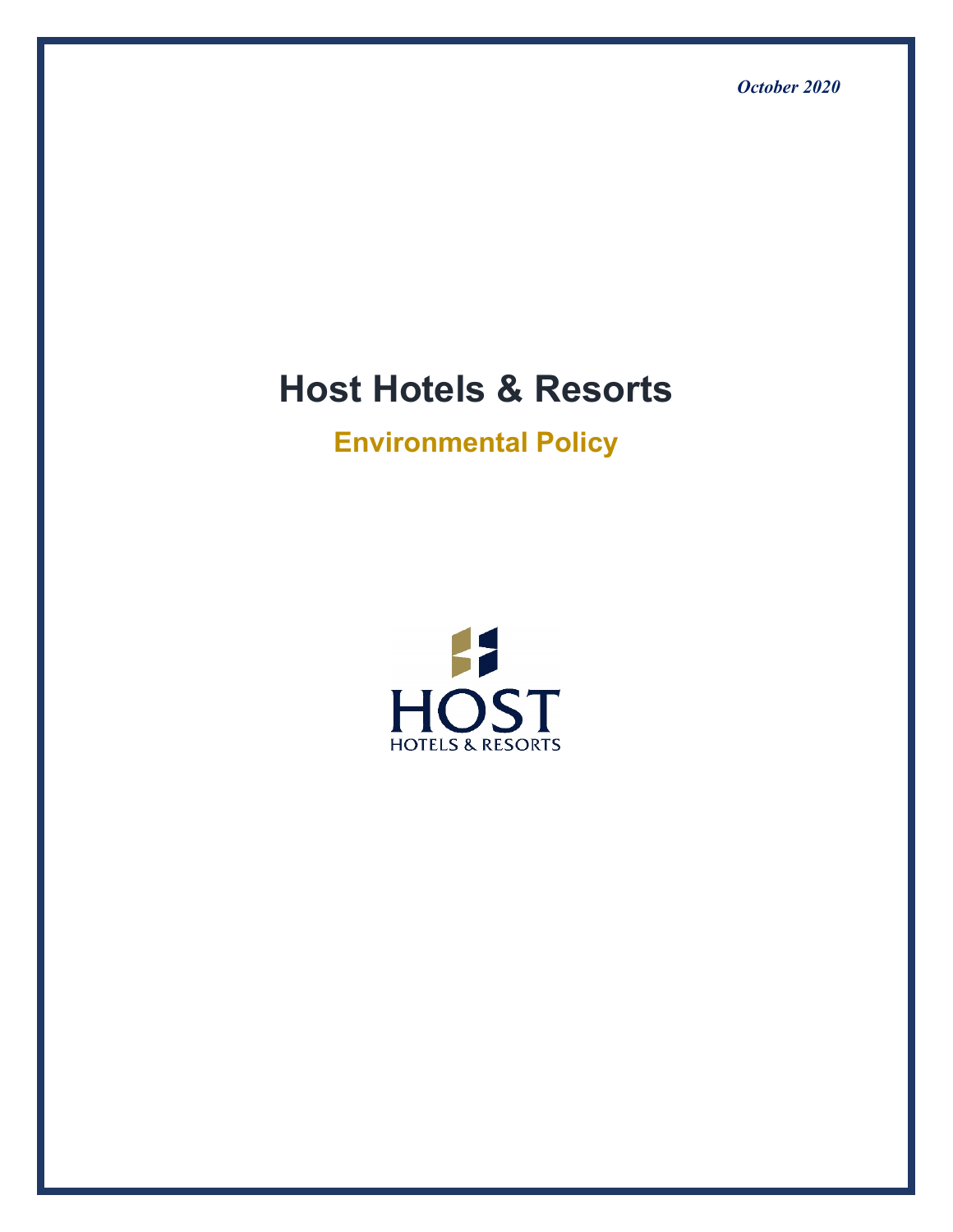# **Table of Contents**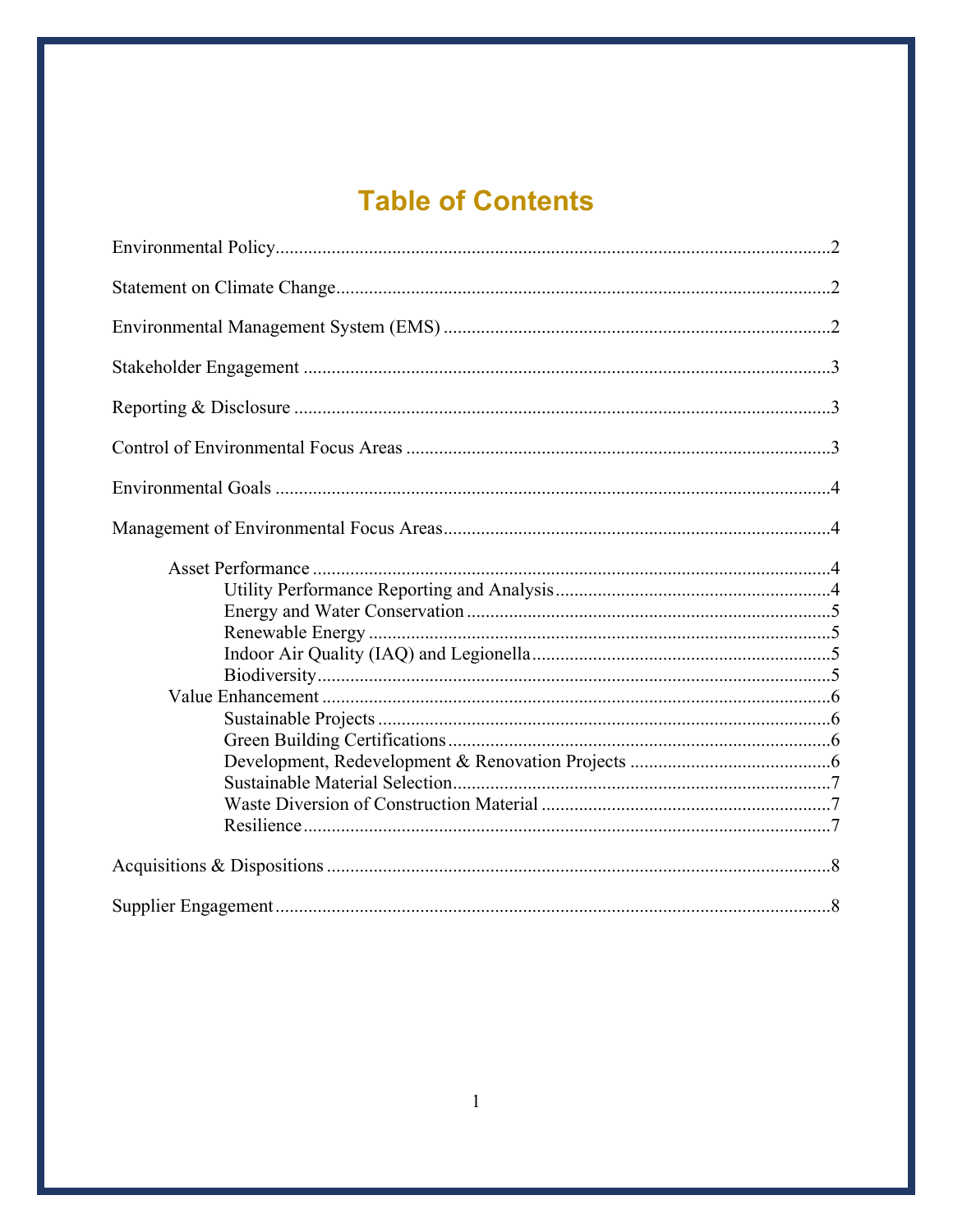# <span id="page-2-0"></span>**Environmental Policy**

Host Hotels & Resorts ("Host") is committed to sustainable business practices that drive positive environmental impacts while enhancing the value and profitability of our portfolio. Through responsible investments, we strive to be a sustainability leader in the lodging REIT sector, creating long-term value for our stockholders, employees, communities and other stakeholders.

Host's environmental policy specifies our commitment to measure, manage and mitigate environmental and climate change risks, establish environmental goals, engage with key stakeholders and business partners, comply with all applicable environmental laws and regulations and continuously improve our environmental and economic performance through responsible investments.

More information on Host's Corporate Responsibility program is available on our corporate website at<https://www.hosthotels.com/corporate-responsibility/strategy-and-themes>

# <span id="page-2-1"></span>**Statement on Climate Change**

Climate change represents a significant issue that threatens global economic, environmental and social systems, as recognized by over 200 countries that have signed the Paris Agreement on climate change. Host has committed to reducing our contribution of greenhouse gas (GHG) emissions, and our 2020 GHG reduction target was the first in the hospitality industry, and among the first 20 companies globally, to be verified by the Science Based Targets initiative (SBTi). We have since set a new 2025 GHG target verified by the SBTi as consistent with the 1.5-degree Celsius ambition level required to meet the goals of Paris Agreement.

More information on our approach to managing climate change related risks and opportunities is available in our most recent CDP Disclosure available on our corporate website at <https://www.hosthotels.com/corporate-responsibility/esg-performance>

# <span id="page-2-2"></span>**Environmental Management System (EMS)**

Host's ISO 14001 certified Environmental Management System (EMS) establishes a framework to ensure an effective approach to assess, measure and manage environmental impacts across our consolidated portfolio and to continuously improve our environmental performance. The EMS is managed by the Director of Energy & Sustainability, with oversight from senior management and the Board of Directors. Board level oversight ensures resources for the EMS are adequate, appropriate environmental risks are identified and managed, performance towards corporate objectives is measured and reported, and EMS is effectively integrated into core business functions. This policy articulates a series of policies, processes and practices that govern Host's operations to ensure desired environmental outcomes are communicated and implemented across the organization.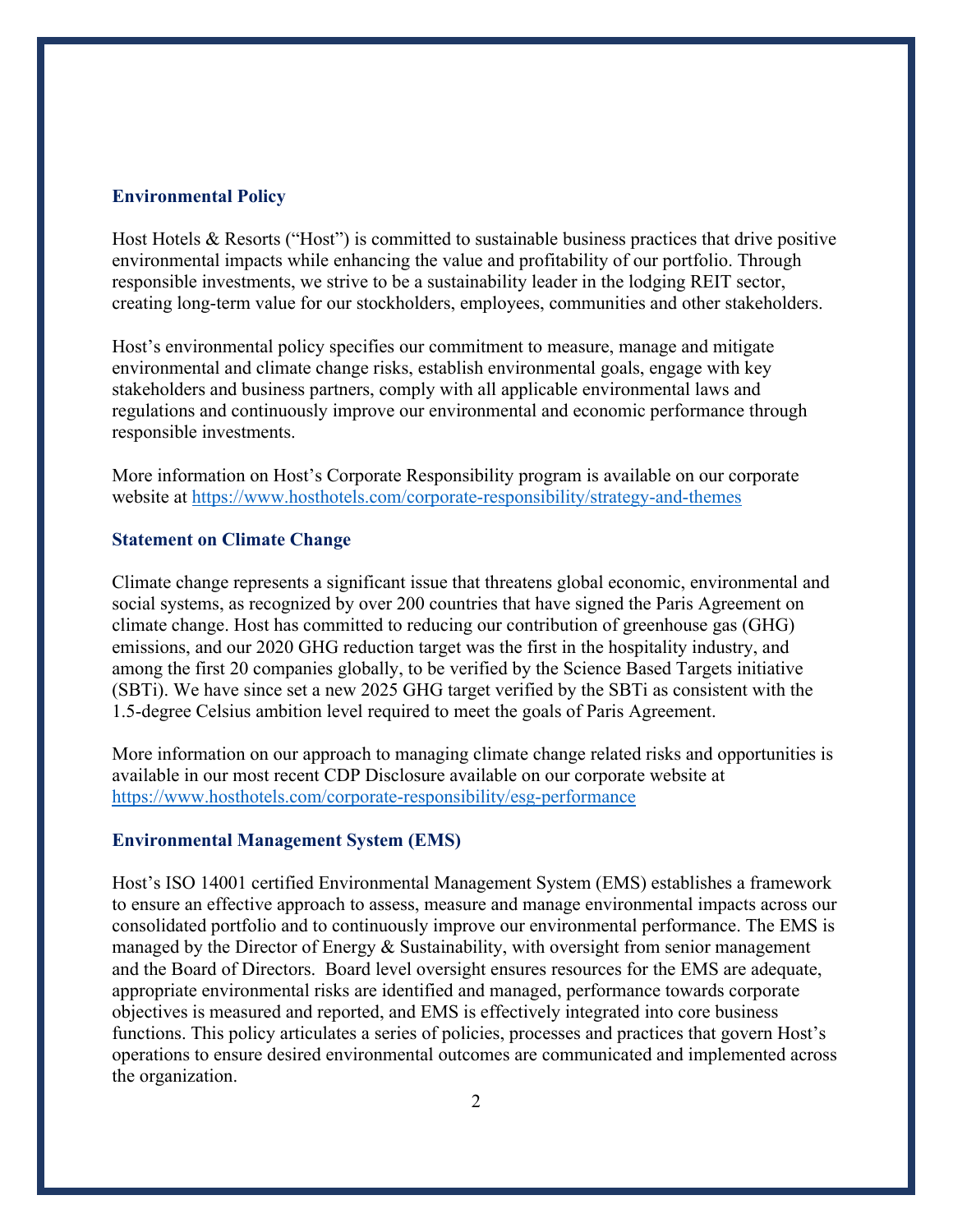#### <span id="page-3-0"></span>**Stakeholder Engagement**

Host proactively engages and collaborates with key ESG stakeholders to understand their expectations and interests related to environmental issues. Stakeholder feedback informs the development and evolution of program strategies, prioritization of environmental focus areas and how performance is communicated through reporting and public disclosures. Host defines our ESG stakeholders as individuals, entities and groups internal or external to the company who are affected by our business.

More information on Stakeholder Engagement is available on our corporate website at <https://www.hosthotels.com/corporate-responsibility/stakeholder-engagement>

# <span id="page-3-1"></span>**Reporting & Disclosure**

Host is committed to providing relevant, accurate and timely information to key ESG stakeholders. On an annual basis, Host evaluates and selects reporting and disclosure opportunities most relevant to our business and stakeholder interests. To ensure the accuracy and completeness of our reporting, formal data management systems and processes, including both internal and third-party assurance of environmental data, have been implemented in accordance with our EMS. Host regularly assesses opportunities to increase transparency of relevant environmental information to key ESG stakeholders and engages with industry associations and organizations to support the establishment of consistent and standardized reporting best practices for the real estate sector. Host publishes our environmental information through multiple channels including Host's corporate website, annual corporate disclosures, corporate press releases and with ESG data providers and ratings agencies.

Publicly available disclosures are available on our corporate website at <https://www.hosthotels.com/corporate-responsibility/esg-performance>

# <span id="page-3-2"></span>**Control of Environmental Focus Areas**

As a U.S. public lodging REIT, Host is not permitted to directly manage the operations of hotels within its portfolio. In compliance with U.S. tax laws, our hotels are operated by third-party hotel managers pursuant to long term management contracts. While Host does not manage its hotels, it maintains certain control of the properties through several mechanisms, including budget approval rights and control over investing and financing decisions. Hotel managers are responsible for each of their own hotel's daily operations, which includes the employment of hotel staff, the determination of room rates, the development of sales and marketing plans, the preparation of operating and capital expenditure budgets and the preparation of financial reports for the owner. Hotel managers are also responsible for the physical control of the hotels' building systems including operations of central plants and all other energy consuming equipment. Our hotel managers, which include leading brands such as Marriott®, Hyatt® and Hilton®, receive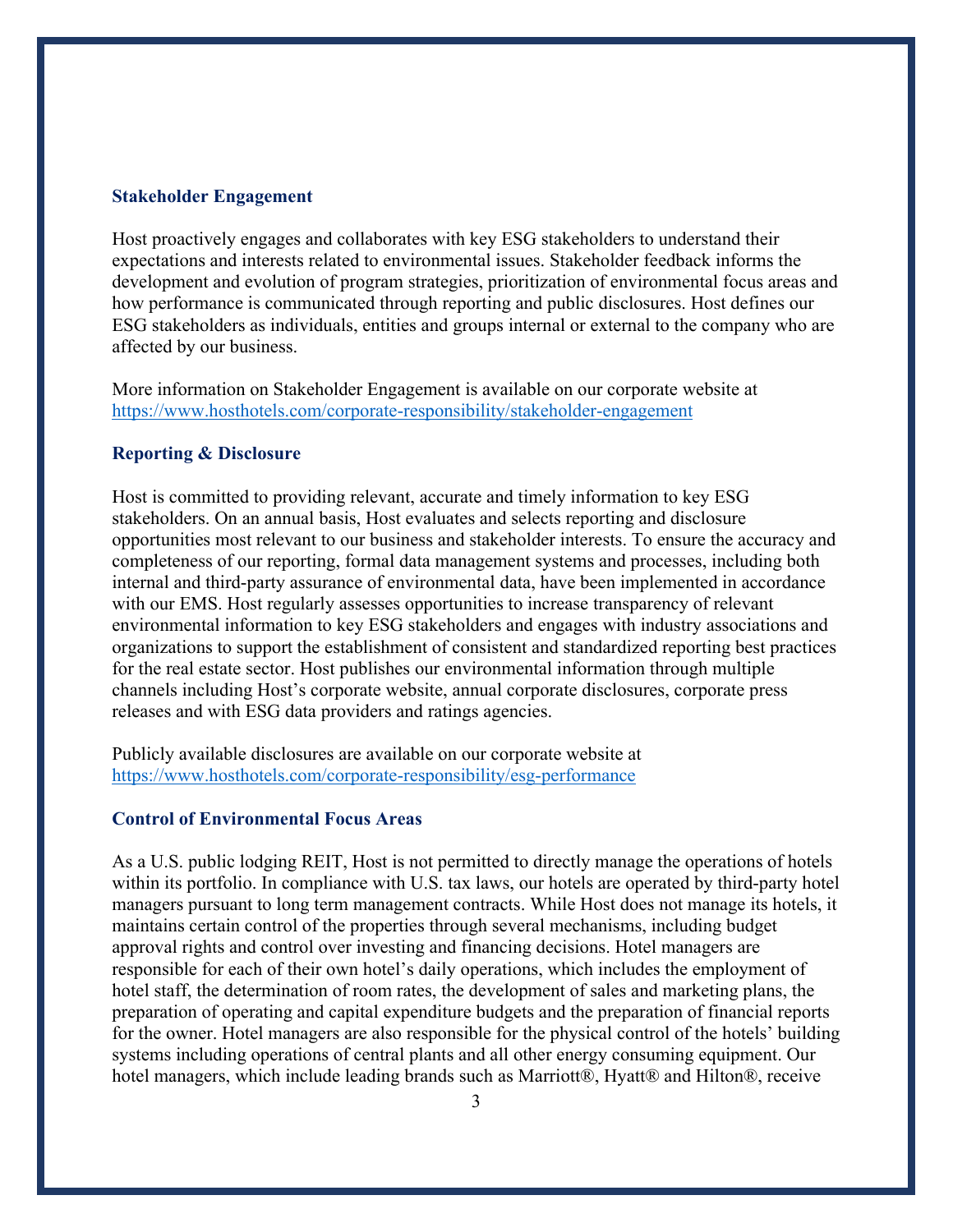management fees from Host based on the revenues and profitability of the hotels. We collaborate with our hotel managers to identify and implement environmental initiatives at Host-owned hotels.

# <span id="page-4-0"></span>**Environmental Goals**

As part of Host's commitment to continuously improve our environmental performance, the company has set the following 2025 corporate goals, measured against a 2008 baseline year. Goals will be re-evaluated when the current target is achieved.

- GHG: 55% reduction in GHG emissions per square foot (verified by SBTi)
- Energy: 25% reduction in energy use per square foot
- Renewable Energy: 30% of electricity use
- Water: 25% reduction in water consumption per occupied room\*
- Waste: 75% landfill waste diversion in major renovation projects

\*Water intensity goal includes a context-based sub-goal to prioritize water reduction initiatives at properties with high water scarcity and quality risk (goal excludes irrigation water withdrawals from maintenance of golf courses at three properties).

# <span id="page-4-1"></span>**Management of Environmental Focus Areas**

#### <span id="page-4-2"></span>Asset Performance

Host is committed to monitoring and improving the resource efficiency and environmental footprint of our properties to enhance value within our portfolio. Host's approach to development, redevelopment and renovation projects includes targeted environmental efficiency projects, equipment upgrades and promoting best practices to our hotel managers that, in each case, offer Host appropriate returns on investment.

More information is available on our corporate website and in our annual CR Report at [https://www.hosthotels.com/corporate-responsibility/esg-performance#esgperformance\\_tab](https://www.hosthotels.com/corporate-responsibility/esg-performance#esgperformance_tab)

# <span id="page-4-3"></span>*Utility Performance Reporting and Analysis*

Host is committed to measuring, monitoring and managing energy and water consumption in our consolidated portfolio to improve operational efficiency, and to communicating our environmental performance. Utility data from our managers are regularly analyzed to identify opportunities to enhance asset value through responsible investment and resolve anomalies based on consumption patterns or rates. Host is dedicated to transparent and accurate disclosures and our utility data and environmental performance metrics are assured by a third-party.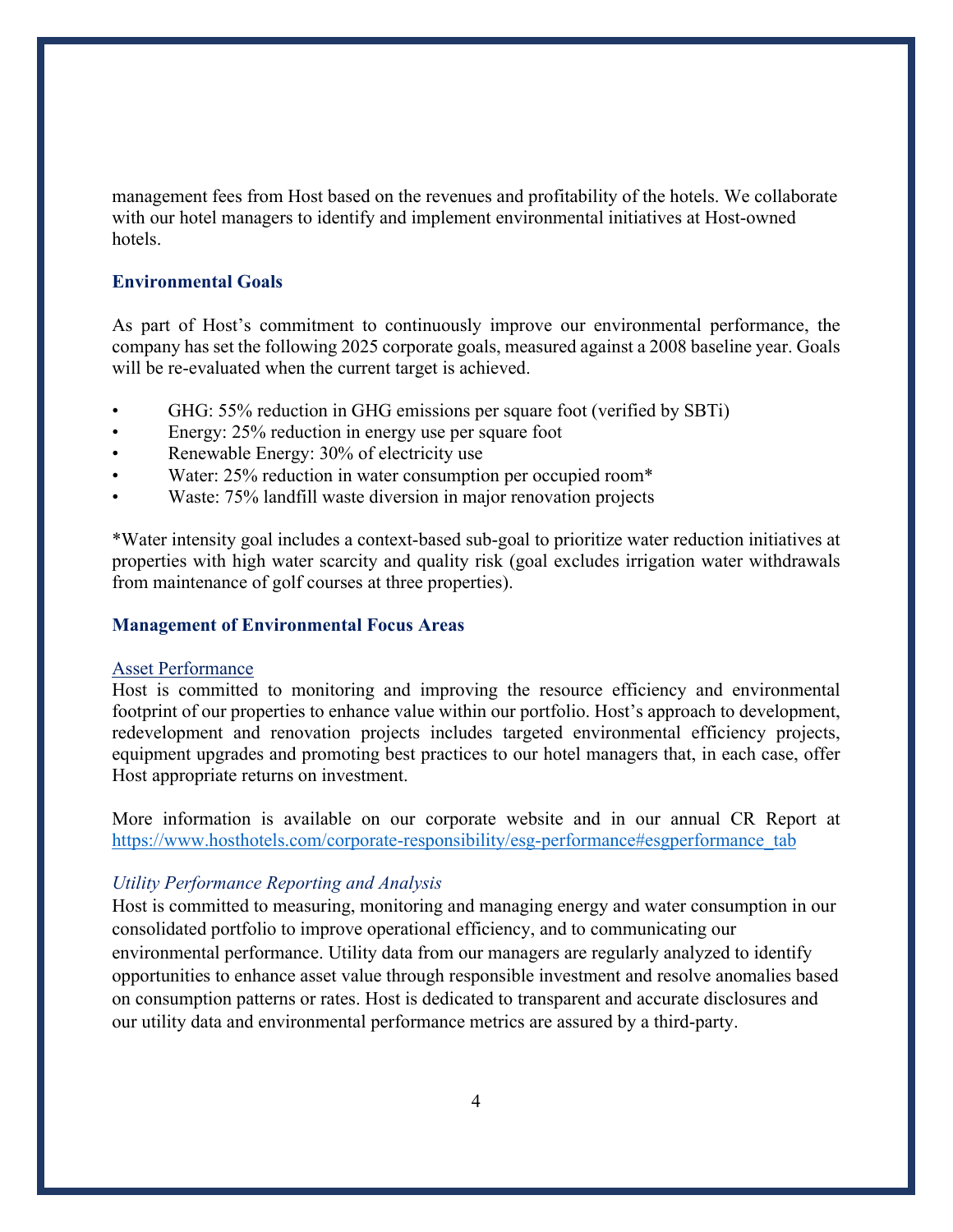#### <span id="page-5-0"></span>*Energy and Water Conservation*

Host is committed to minimizing energy and water consumption without adversely affecting guest satisfaction and implementing energy procurement strategies to optimize energy costs, forecasting, and market price volatility. As part of our 2025 water reduction goal, Host has prioritized water reduction efforts at hotels with high water related risks, including water quality and scarcity, to help address local challenges and needs. Collaborating with our hotel managers, Host has established an internal protocol to calculate energy and water reduction goals.

#### <span id="page-5-1"></span>*Renewable Energy*

Host is committed to increasing the use of renewable energy (e.g., solar PV, solar thermal, wind and geothermal applications) to hedge electricity costs and support progress toward our verified science based GHG reduction target. We will analyze on-site and off-site renewable energy and, together with our hotel managers, seek opportunities with appropriate returns.

#### <span id="page-5-2"></span>*Indoor Air Quality (IAQ) and Legionella*

Host encourages our hotel managers to align IAQ and Legionella management with ASHRAE Standards 62.1, 62.2 and 188 to ensure both the health of the building occupants as well as the physical asset itself. Sources of poor IAQ and Legionella can be diverse, complex and challenging to identify and costly to remediate. If left untreated, the result can lead to health compromises and the premature deterioration of the building's finishes and infrastructure. For these reasons, hotel managers must be thoughtful and take immediate action to all potential poor IAQ and conditions that may increase Legionella risk and their root causes. On an annual basis, Host administers our Moisture Management, IAQ and Legionella inspection survey and managers without a plan addressing these areas are encouraged to develop one.

#### <span id="page-5-3"></span>*Biodiversity*

Host recognizes that development, redevelopment and renovation activities can impact biodiversity, and remains committed to avoiding greenfield development in areas designated under the World Conservation Union (IUCN) Protected Area Categories I-IV, UNESCO Natural World Heritage Sites, UNESCO Man and the Biosphere Reserves, and wetlands designated under the Convention on Wetlands of International Importance (the Ramsar Convention). Additionally, Host is committed to maintaining the biodiversity of surrounding environments and engages with third-party consultants to perform Property Condition Reports, which include environmental impact areas that are subject to regulation such as hazardous material abatement, and guide construction activities for hotel properties that are located in or adjacent to areas with high biodiversity risk.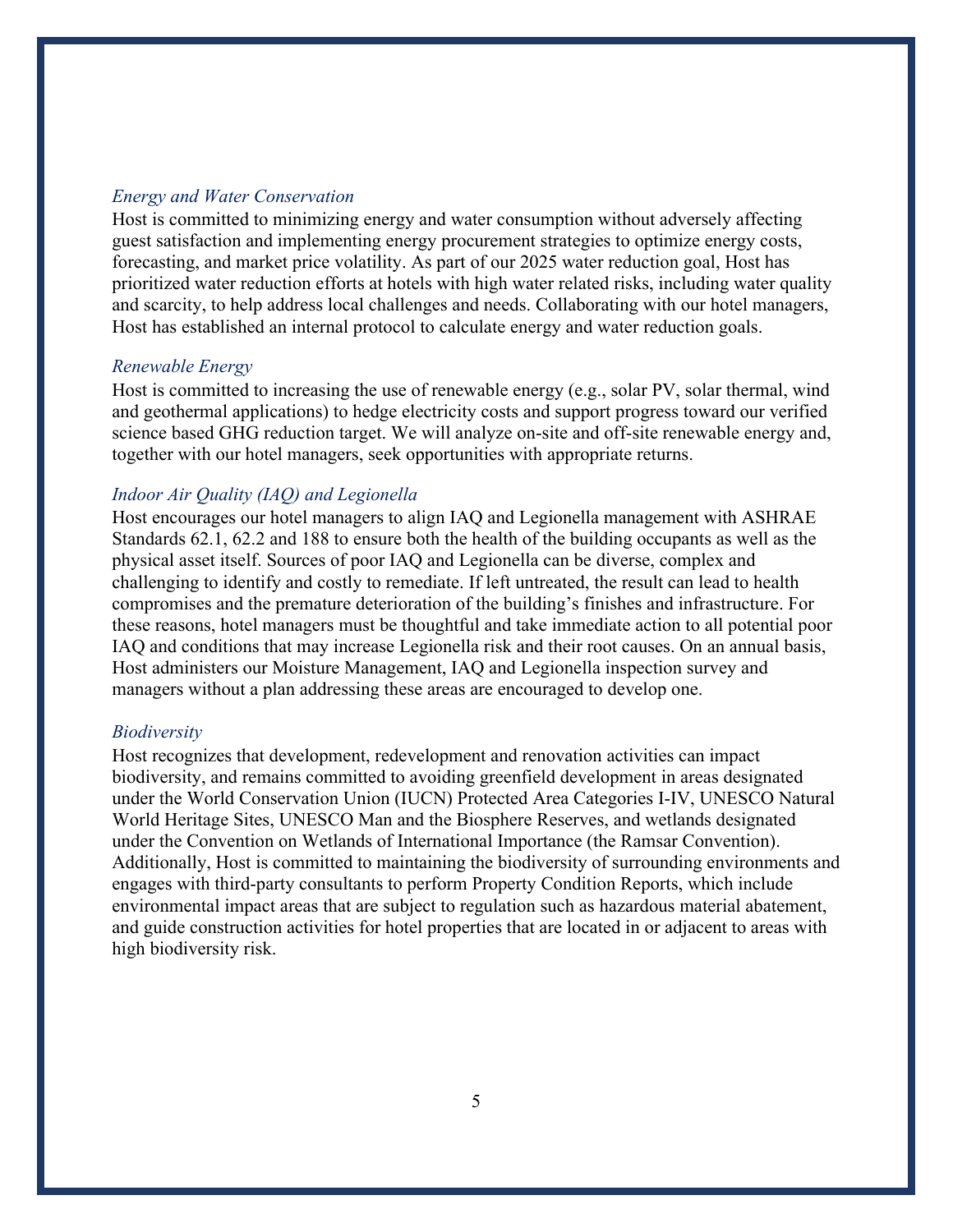# <span id="page-6-0"></span>Value Enhancement

Host is committed to providing value to our stakeholders, employees and communities in an environmentally responsible manner. Integral to our disciplined capital allocation and asset management strategies, we evaluate responsible investment opportunities in proven sustainability technologies and best practices during the ownership of our properties to enhance asset value.

More information is available on our corporate website and in our annual CR Report at [https://www.hosthotels.com/corporate-responsibility/esg-performance#esgperformance\\_tab](https://www.hosthotels.com/corporate-responsibility/esg-performance#esgperformance_tab)

#### <span id="page-6-1"></span>*Sustainable Projects*

Host enhances the value of our assets through the implementation of targeted energy and water saving Return on Investment (ROI) projects and through Maintenance Capex (MC) projects that consist of the refurbishment and replacement of systems and equipment approaching "end of life" with enhanced efficiency technologies. Sustainable projects may reference either ROI or MC, and project data will be captured and included in the company's reporting disclosures. Energy and water saving ROI projects are also supported by Host's ROI diagnostic survey tool to identify energy and water efficiency opportunities and prioritize investments based on returns supported by utility rates, incentive availability and an internal price of carbon.

# <span id="page-6-2"></span>*Green Building Certifications*

Host recognizes the value of green building certifications and is committed to obtaining appropriate sustainable design certifications and supporting our hotel managers to secure operational (performance-based) sustainability designations. Relevant certifications include:

- EPA Energy Star
- BREEAM
- Green Globes
- Green Key Global
- Green Seal
- LEED
- TripAdvisor GreenLeaders

#### <span id="page-6-3"></span>*Development, Redevelopment & Renovation Projects*

Host is the preeminent owner of iconic and irreplaceable assets and we seek to enhance our portfolio through acquisitions and dispositions, as well as reinvesting within our assets. We may create and mine value from individual assets through value enhancement initiatives that seek to maximize the profitability of real estate within our existing portfolio. These initiatives include hotel expansion, timeshare development, building of office space or condominium units on excess land, redevelopment or expansion of existing retail space and the acquisition of development entitlements. Host evaluates opportunities to embed sustainability into development, redevelopment and renovation activities and utilize industry recognized sustainability guidelines as a basis for design. Green building certification standards are considered and incorporated on a project-by-project basis where there is an appropriate economic and environmental benefit.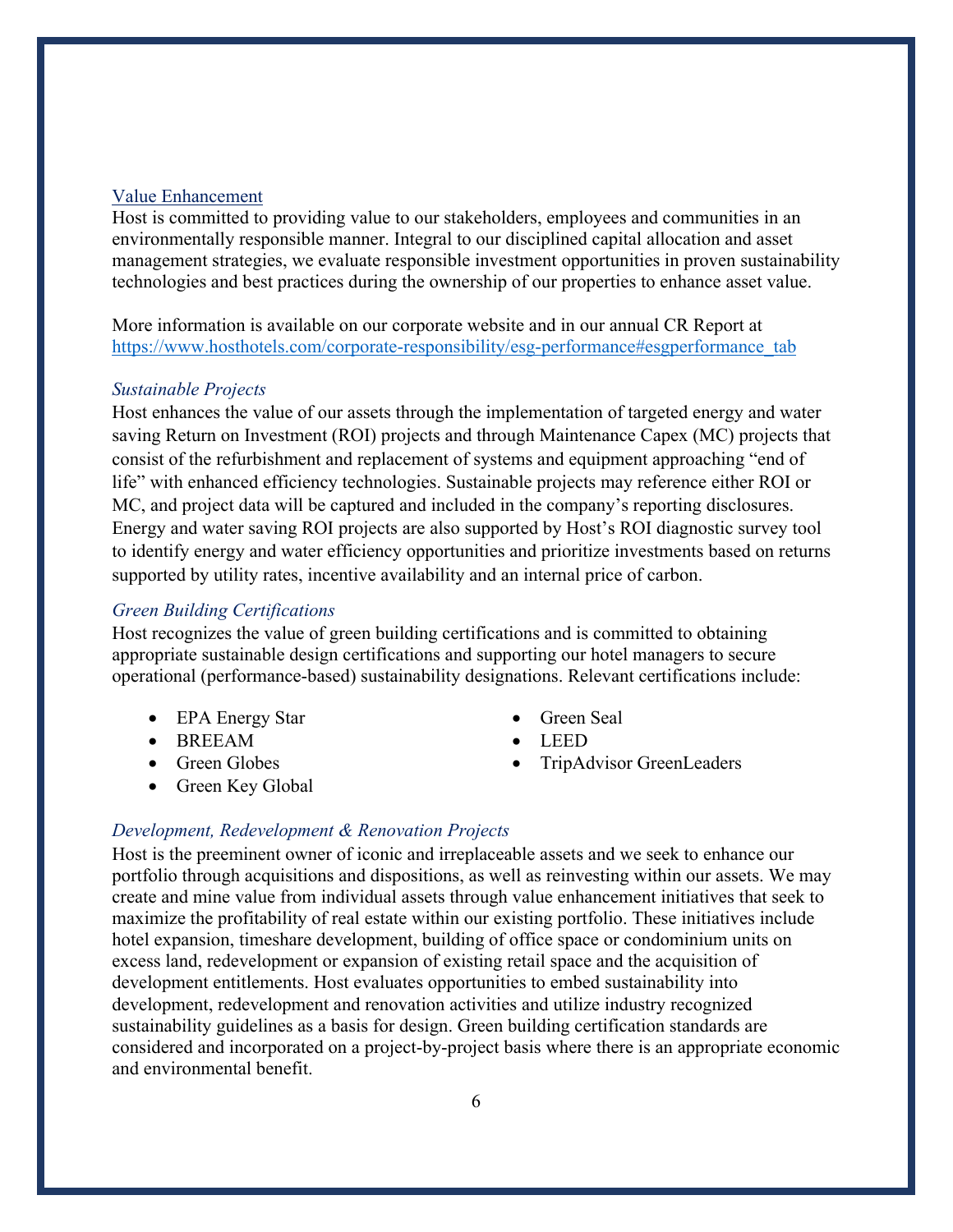#### <span id="page-7-0"></span>*Sustainable Material Selection*

Host is committed to procuring materials and products from sustainable sources or containing recycled content in our designs when cost effective and aligned with hotel brand standards.

More information on Sustainable Material Selection is available on the corporate website at [https://www.hosthotels.com/corporate-responsibility/stakeholder-engagement#suppliers\\_tab](https://www.hosthotels.com/corporate-responsibility/stakeholder-engagement#suppliers_tab)

# <span id="page-7-1"></span>*Waste Diversion of Construction Material*

Host is committed to managing our renovation projects in an environmentally conscious manner that meets or exceeds regional construction waste regulations and has set a goal to divert waste in at least 75% of our major renovation projects. Typical renovation materials to be diverted from landfill include case goods and furniture, carpet and carpet pads, mattresses, electronics and recyclable materials such as wood, metal, plastic and corrugated cardboard. Host monitors and reports waste diversion rates on an annual basis.

#### <span id="page-7-2"></span>*Resilience*

Host's approach to asset resilience is anchored in preventative maintenance, continuous enhancements and risk management. We are committed to mitigating potential physical hazards through third-party property risk control surveys and investments in restorations and replacements of exterior façades, roofs, windows and doors to further increase the resilience of hotels located in hurricane, wind and flood risk areas. Host continues to increase resilience by investing in stand-by emergency generators and ensuring critical equipment, including electrical switchgear, major mechanical equipment and telephone switches, is located above grade and above storm surge levels where possible. Additionally, we invest in renewable and nonrenewable distributed energy systems that increase resilience by reducing reliance on vulnerable district utilities. In advance of each hurricane season, we lead emergency preparedness meetings with hotel managers to share best practices and resources to address preservation of assets, health and safety of staff and guests, potential property damage remediation and suspension of operations in the wake of an extreme weather event.